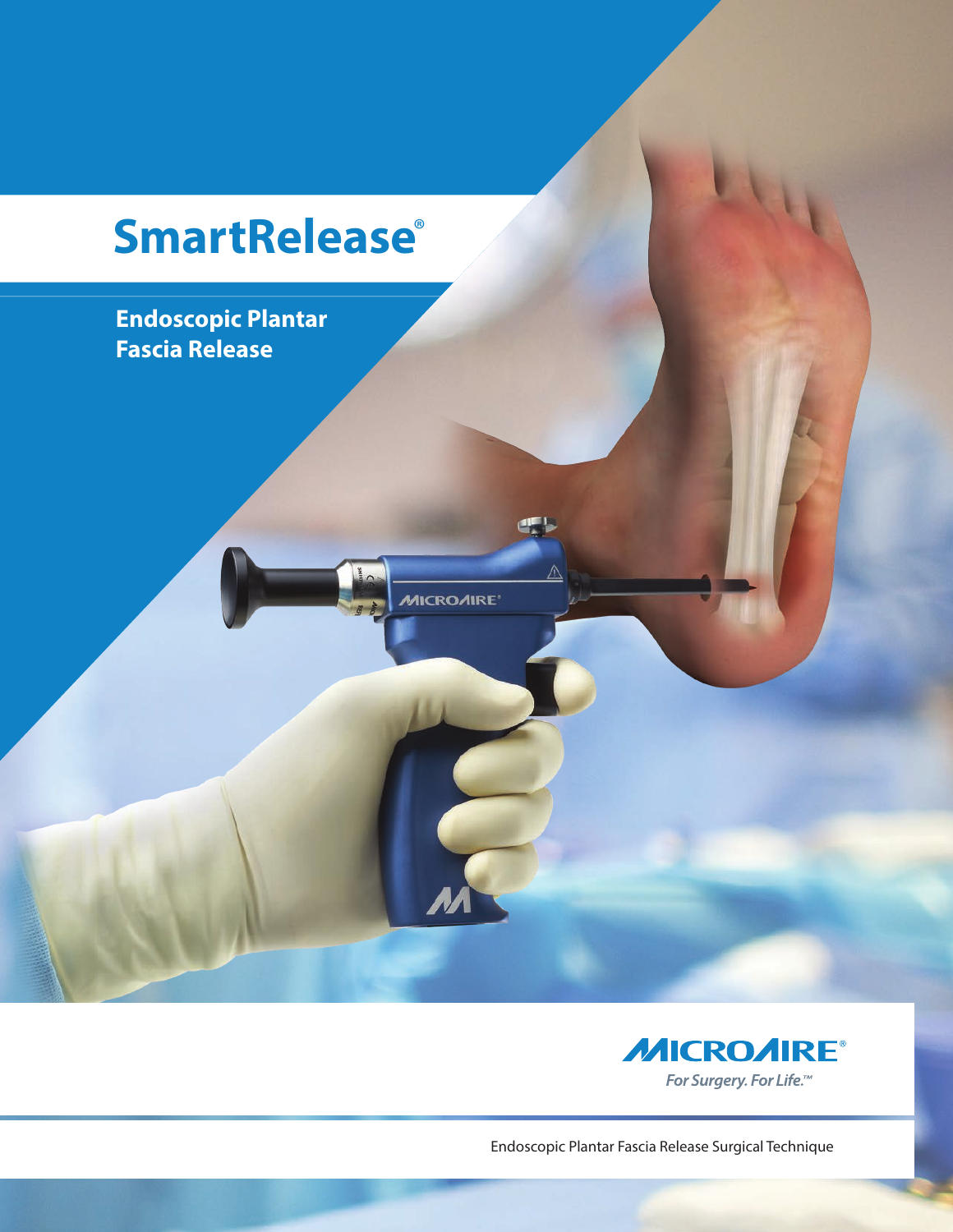# Introduction Contraindications

This Surgical Technique is provided as an educational tool and clinical aid to assist medical professionals in the proper protocol for the MicroAire® SmartRelease® endoscopic plantar fascia release instrumentation. For effective use, surgeons must possess a thorough knowledge and understanding of foot anatomy and the endoscopic technique using the MicroAire® SmartRelease® system. Instructional videos and cadaver workshops are available through MicroAire Surgical Instruments.

Those considering using the MicroAire® SmartRelease® system should only do so after successfully completing MicroAire's required surgical training as well as the relevant training mandated in the professional guidelines of any pertinent hospital, institution or society. For training dates and locations, visit www.microaire.com.

Failure to follow the Surgical Technique may result in permanent injury to the patient. If, while performing this technique, any problems should arise, such as anatomical anomalies, inadequate visualization, inability to identify anatomy or questions concerning technique or instrumentation, the surgeon should abandon the endoscopic plantar fascia release and convert to another plantar fasciotomy procedure.

These pages are not intended to provide medical advice or physician instruction on the appropriate use of products produced or supplied by MicroAire Surgical Instruments, its affiliates, related companies, or its licensors or other partners.

NOTE: The MicroAire® SmartRelease® system uses a dry procedure. No fluid or gas should be introduced into the surgical site during this procedure.

# System Description and Intended Use

### Intended Use

The MicroAire® SmartRelease® Endsocopic Soft Tissue Release System is comprised of an endoscope and a handpiece that holds a disposable blade assembly. The plantar fascia device attaches to any standard video camera and light source used in endoscopic/arthroscopic procedures. The surgeon introduces the disposable blade assembly into the medial skin incision portal. Viewing of the plantar fascia through a window at the tip of the instrument, the surgeon elevates the blade to cut the fascia as the instrument is withdrawn.

The MicroAire® SmartRelease Endoscopic Plantar Fascia Release System is not intended for use in patients with severe or significant abnormalities of the foot, including patients with congenital anatomical abnormalities, blood supply limitations and previous infections that may retard healing.

### Warnings

The surgeon is specifically advised not to use the instrument to explore and/or treat any structure other than the plantar fascia. Failure to heed this warning can lead to damage of the surrounding tissues and structures.

If the surgeon is unable to clearly visualize the plantar fascia with definite medial and lateral edges, the blade assembly should be withdrawn and the procedure should be converted to another plantar fascia release procedure.

If the surgeon has any questions or concerns regarding patient anatomy, the surgical approach or the instrument function — or if the view is any less than adequate — the instrument should be withdrawn and the procedure converted to another plantar fascia release procedure.

Failure to follow the proper training and surgical technique can result in permanent injury to the patient. Endoscopic release of the plantar fascia using the MicroAire® SmartRelease® system should not be attempted until the surgeon has been trained at a MicroAire-sponsored workshop. This training requires thorough familiarity with this Surgical Technique, the Instructions for Use and gaining hands-on experience with a trained surgeon who is experienced with the device. The procedure should be performed on cadaveric specimens before initial use. Operating room staff should thoroughly review the MicroAire® SmartRelease® Instructions for Use prior to set up of this system.

### **Definitions**

NOTE: Indicates the easiest means of carrying out techniques.

CAUTION: Indicates special procedures or precautions that must be followed to avoid damaging the system instrumentation.

WARNING: Indicates that the safety of the patient and hospital personnel could be involved.

*Review full list of Notes, Cautions, and Warnings in the Instructions for Use (IM-EPFR-EGR).*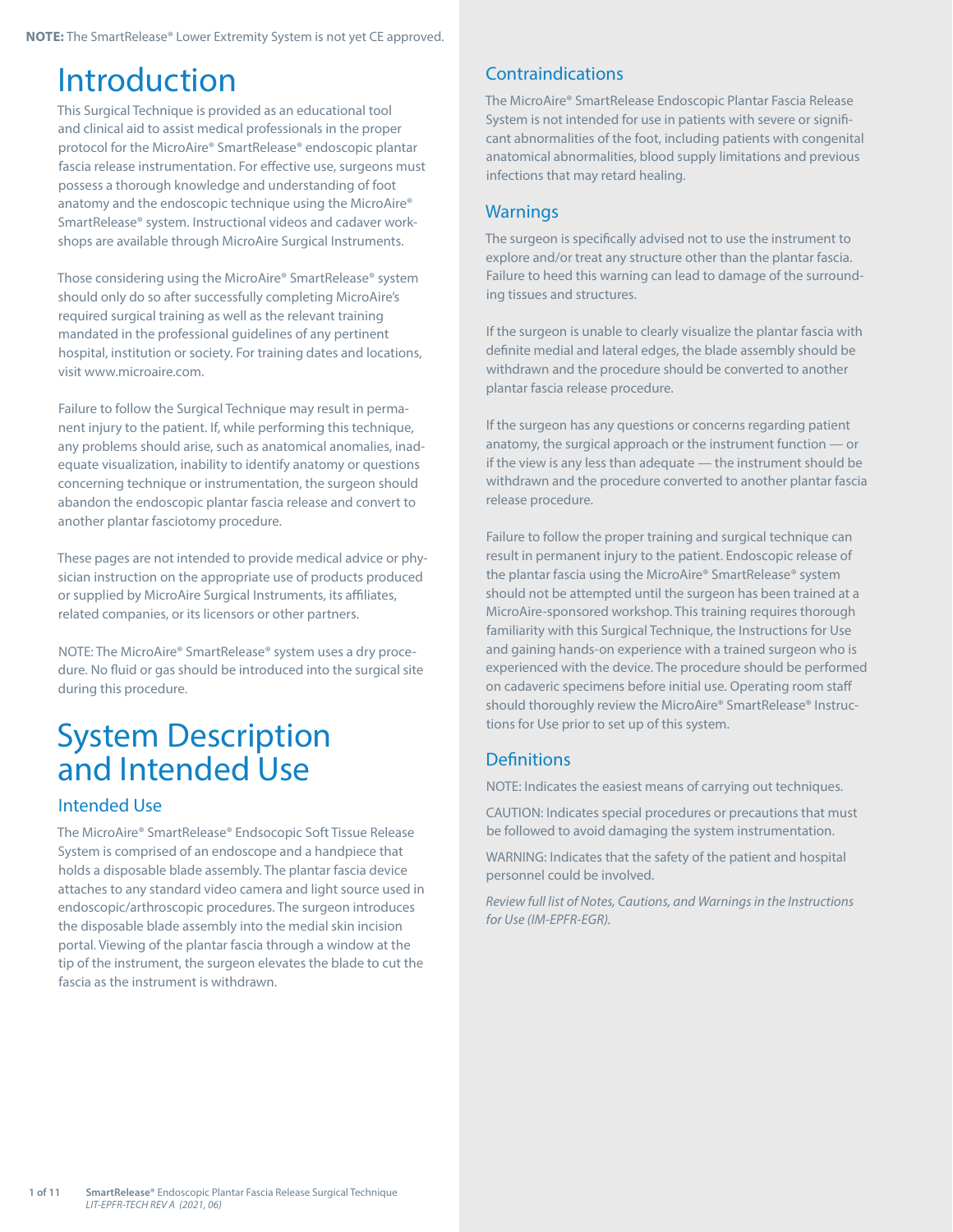# Table of Contents

Contents ©2021 MicroAire Surgical Instruments LLC This document is protected from any form of unauthorized reproduction, duplication or distribution.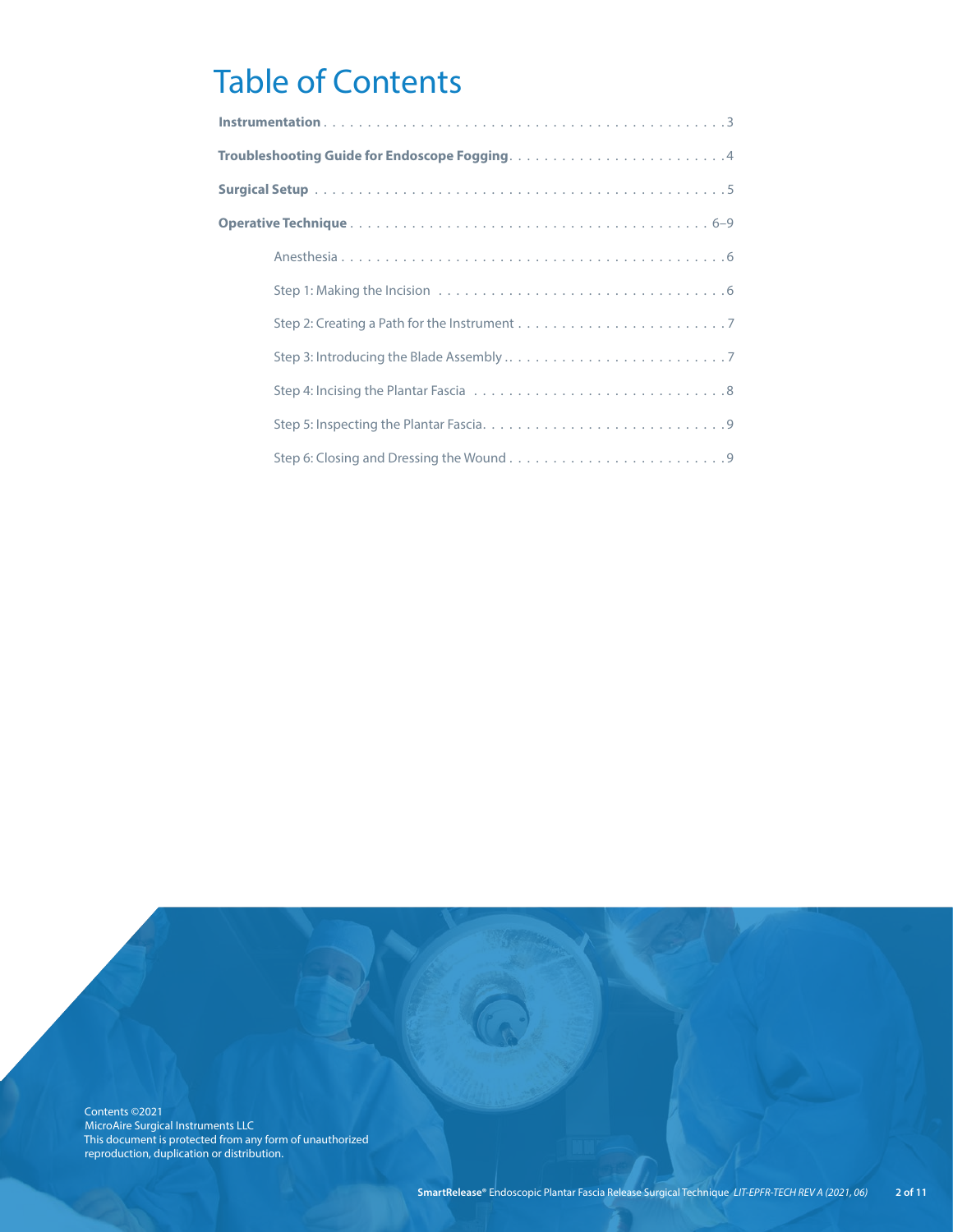# Instrumentation

### SmartRelease® Instruments and Accessories

| A | SmartRelease® Aluminum Handpiece                                      | <b>REF 85014</b>       |
|---|-----------------------------------------------------------------------|------------------------|
| в | Disposable Standard Blade Assembly                                    | REF 84040-1 or 84040-6 |
| C | Disposable Onyx <sup>™</sup> Blade Assembly                           | REF 85050-1 or 85050-6 |
| D | 2.9mm Eyepiece Autoclavable Endoscope<br><b>REF 81025</b>             |                        |
| Е | Endoscope Light Post Adapter, Storz®/Olympus®                         | REF 81151              |
| F | Endoscope Light Post Adapter, Wolf <sup>®</sup> /Dyonics <sup>®</sup> | REF 81152              |
| G | Elevator                                                              | <b>REF 85029</b>       |
| н | Dilator — Small                                                       | REF 85026              |
| п | Dilator - Medium                                                      | <b>REF 85027</b>       |
| J | Dilator — Coequal to Standard Blade Assembly                          | REF 84061              |
| Κ | Dilator — Coequal to Onyx <sup>™</sup> Blade Assembly                 | <b>REF 85061</b>       |
| L | <b>Instrument Sterilization Tray</b>                                  | <b>REF 85040</b>       |



*For additional information, consult the MicroAire Instructions for Use (REF: IM-EPFR-EGR)*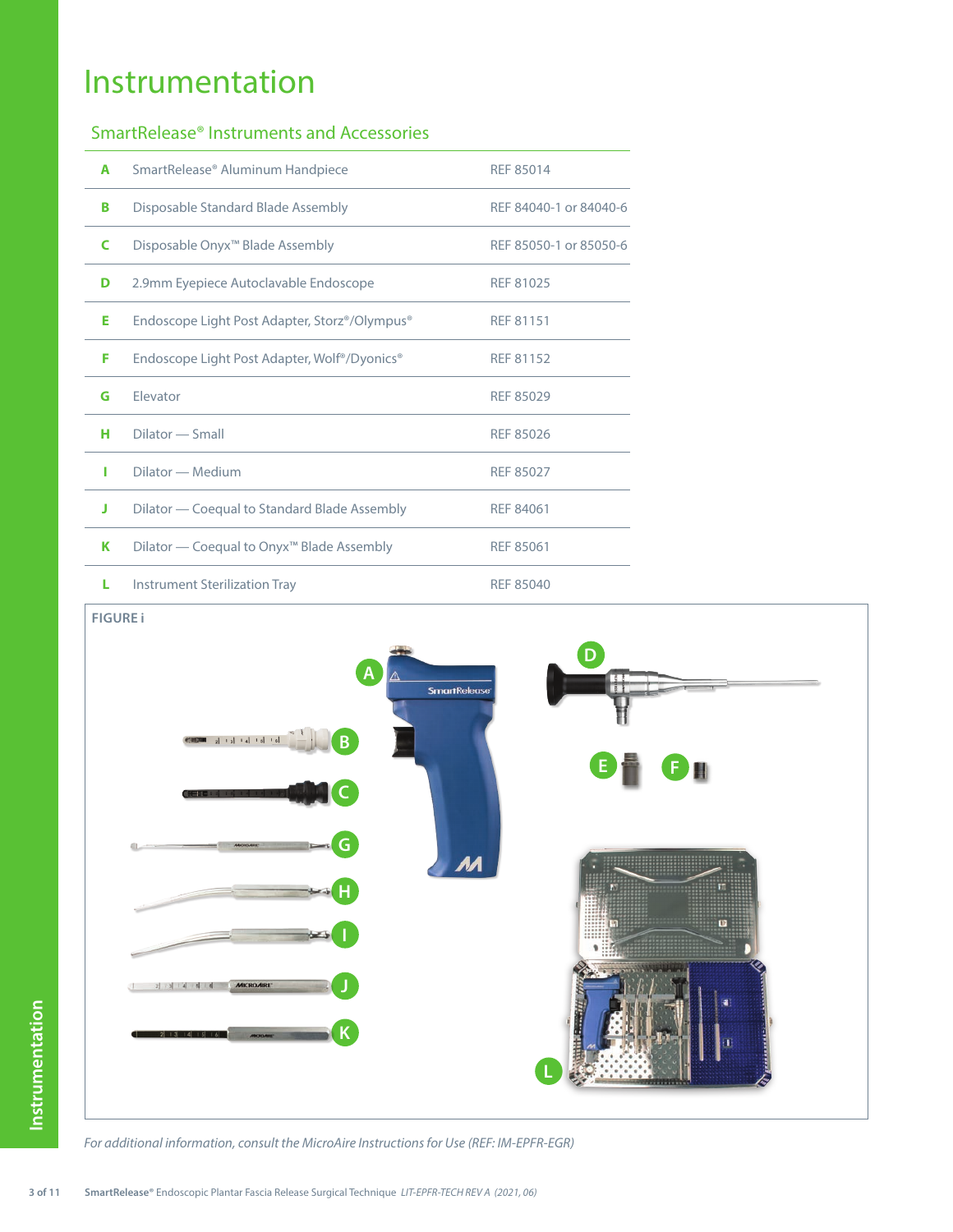# Troubleshooting Guide for Endoscope Fogging

In order to quickly identify the source of the fogging problem and formulate the appropriate solution, you should:

- 1. Assemble the system before the surgeon makes the skin incision to start the procedure.
- 2. Turn on the camera, light source and monitor. White balance using a white sponge and then lay a blue or green towel on the window using the fabric of the towel to set the light intensity and to focus on both the mid and distal portion of the window.
- 3. Observe for any signs of fogging.
- **NOTE:** *Beware of contamination caused by disassembling the camera and the endoscope in the sterile field.*

| Condition                                             | Cause                                                                                                                               | Solution                                                                                                                                                                                                                                                      | Prevention                                                                                                                                                                                                                                                                         |
|-------------------------------------------------------|-------------------------------------------------------------------------------------------------------------------------------------|---------------------------------------------------------------------------------------------------------------------------------------------------------------------------------------------------------------------------------------------------------------|------------------------------------------------------------------------------------------------------------------------------------------------------------------------------------------------------------------------------------------------------------------------------------|
| Fogging-<br>before<br>insertion into<br>surgical site | Moisture inside camera coupler and<br>endoscope lens interface. A single<br>drop of moisture can cause fogging<br>at this juncture. | Disassemble and thoroughly<br>dry endoscope lens and<br>camera coupler interface with<br>alcohol or anti-fog agent and<br>sterile cotton swab.                                                                                                                | Pre-warm system by connecting light<br>source and camera before surgeon makes<br>the skin incision.<br>Use anti-fog agent to dry before assembly.<br>Thoroughly dry endoscope lens and<br>camera coupler interface with cotton<br>swab before assembly.                            |
|                                                       | Moisture trapped within endoscope<br>between endoscope lens optics<br>and endoscope eyepiece.                                       | Return to MicroAire Repair<br>Center for repair.                                                                                                                                                                                                              | Protect endoscope in its autoclave case<br>during processing and when not in use.                                                                                                                                                                                                  |
|                                                       | Condensation due to temperature<br>difference between endoscope,<br>SmartRelease® handpiece and<br>patient's tissue.                | Attempt to warm endoscope<br>to patient's tissue temperature:<br>1. Keep device inside patient<br>until endoscope warms<br>up to body temperature,<br>approximately 45 seconds.<br>2. Dip or wipe endoscope tip<br>in sterile anti-fog agent and<br>wipe dry. | Pre-warm system by connecting light<br>source and camera before surgeon<br>makes the skin incision. For the Eyepiece<br>Endoscope: If there is sufficient time<br>between processing and skin incision,<br>allow endoscope to air dry in its<br>autoclave case between procedures. |
| Fogging-<br>after insertion<br>into surgical<br>site  | Moisture inside camera coupler and<br>endoscope lens interface. A single<br>drop of moisture can cause fogging<br>at this juncture. | Disassemble and thoroughly<br>dry endoscope lens and<br>camera coupler interface with<br>alcohol or anti-fog agent and<br>sterile cotton swab.                                                                                                                | For back-to-back cases with out sufficient<br>time between processing and the<br>skin incision, place the SmartRelease®<br>handpiece and instruments into pan of<br>sterile room temperature water/saline<br>immediately following autoclaving.                                    |
|                                                       | Excess fluid inside surgical site.                                                                                                  | Soak up fluid with sterile<br>cotton swab                                                                                                                                                                                                                     | Avoid injecting anesthetics into the<br>surgical site. Be sure endoscope is<br>completely dry after processing.                                                                                                                                                                    |
|                                                       | Moisture trapped within endoscope<br>between endoscope lens optics<br>and endoscope eyepiece.                                       | Return to MicroAire Repair<br>Center for repair.                                                                                                                                                                                                              | Protect endoscope in its autoclavable<br>case during processing or when not in<br>use.                                                                                                                                                                                             |
| <b>Fuzzy or no</b><br>picture                         | Damaged endoscope.                                                                                                                  | Return scope to MicroAire<br>Repair Center for repair.                                                                                                                                                                                                        | Protect endoscope in its autoclave case<br>during processing or when not in use.                                                                                                                                                                                                   |

*For additional information, consult the MicroAire Instructions for Use (REF: IM-EPFR-EGR)*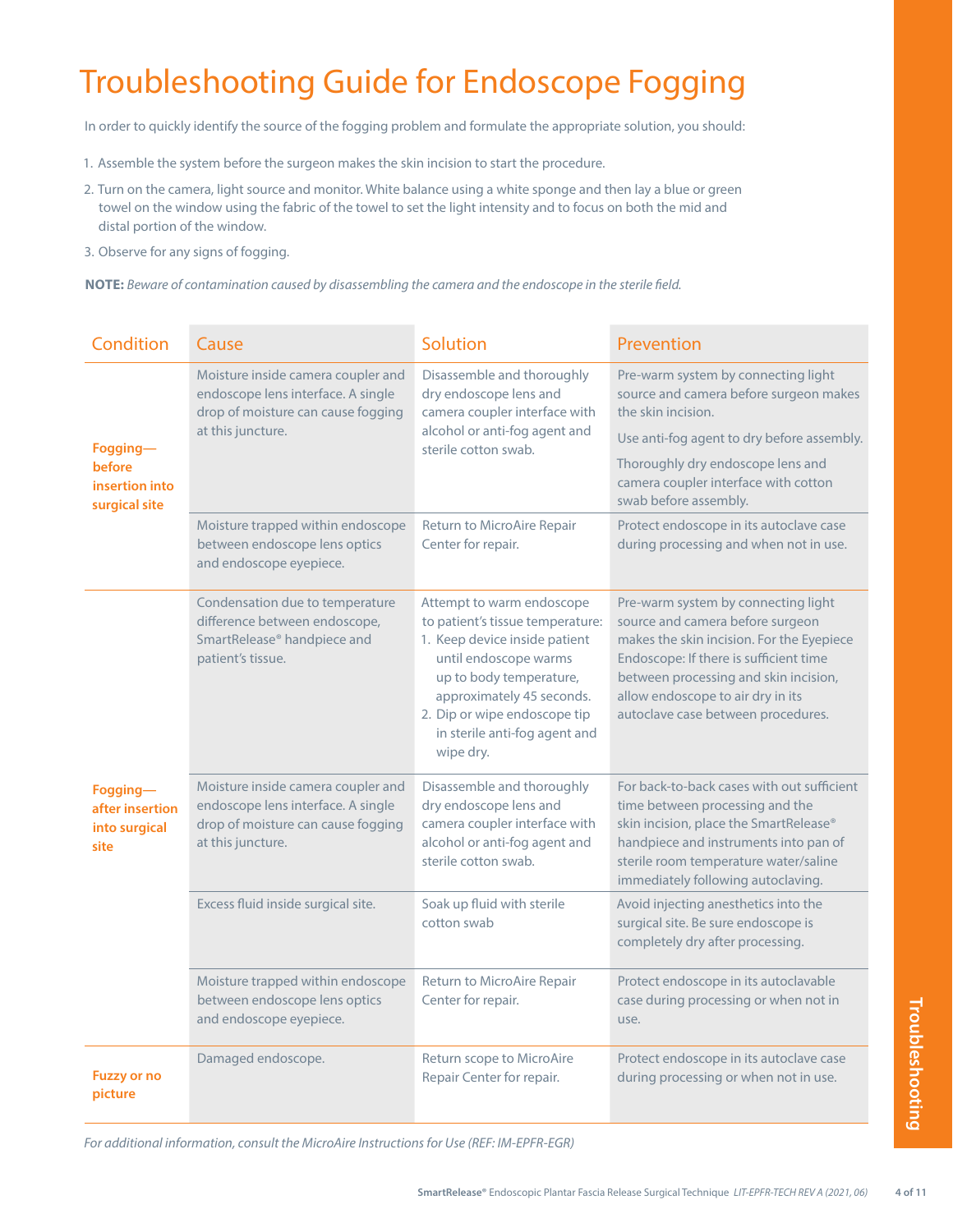# Surgical Setup

Two physical considerations dictate the best surgical setup: the surgeon's orientation with respect to the video monitor and the patient's operative foot. The surgical suite should be set up to offer the surgeon the best view of the video monitor. The surgeon should be able to easily shift his/her gaze upward from the surgical field to the video image.

The patient is positioned supine on the operating room table with the operative heel hanging off the end of the operating table. A well-padded tourniquet should be used for this procedure. Standard skin preparation should be performed. Sterile draping should leave the lower leg, ankle, and foot fully exposed. The foot and leg should be fully exsanguinated, excessive bleeding could distort image and any venous blood trapped distal to the tourniquet will cause a locally anesthetized patient premature pain.

The surgeon's hand, when holding the instrument, should naturally align the blade assembly so that it points from the medial side of the foot to the lateral side of the foot, perpendicular to the plantar fascia. Adjusting the blade location so the blade protrudes from the top or bottom of the device may prove useful in conserving the device's natural lateral-grip use. The surgeon should stand on the medial side of the foot as the medial portion of the plantar fascia ligament is being released.

To conduct an endoscopic plantar fascia release using the MicroAire® SmartRelease® system, the sterile field should include:

• 1 pair of tenotomy scissors • 1 sterile skin marking pen • 1 scalpel, #15 blade • 2 Ragnell right angle retractors • 2 Senn rake retractors • 1 dilator — small\* • 1 dilator — medium\* • 1 dilator — coequal to blade assembly\* • 1 elevator\* \*(Included with MicroAire® SmartRelease®)

Before exsanguination and elevation of the tourniquet, it is recommended that the surgeon mark key anatomical landmarks on the patient's foot using a sterile skin marking pen: the calcaneal tubercle, and the medial and lateral edges of the plantar fascia (if palpable).

The surgeon should take this time and also plan the incision mark, as described in Step 1 of the Surgical Technique.

### **IMPORTANT**

In the surgical suite—before the patient is brought into surgery with the intention of performing the procedure endoscopically—the MicroAire® SmartRelease® system should be fully assembled and checked for correct operation, which includes blade elevation and retraction and a clear video image. The equipment, including the instruments and the video monitor, should be positioned relative to the operating table and surgeon's position after the extremity is prepped and draped.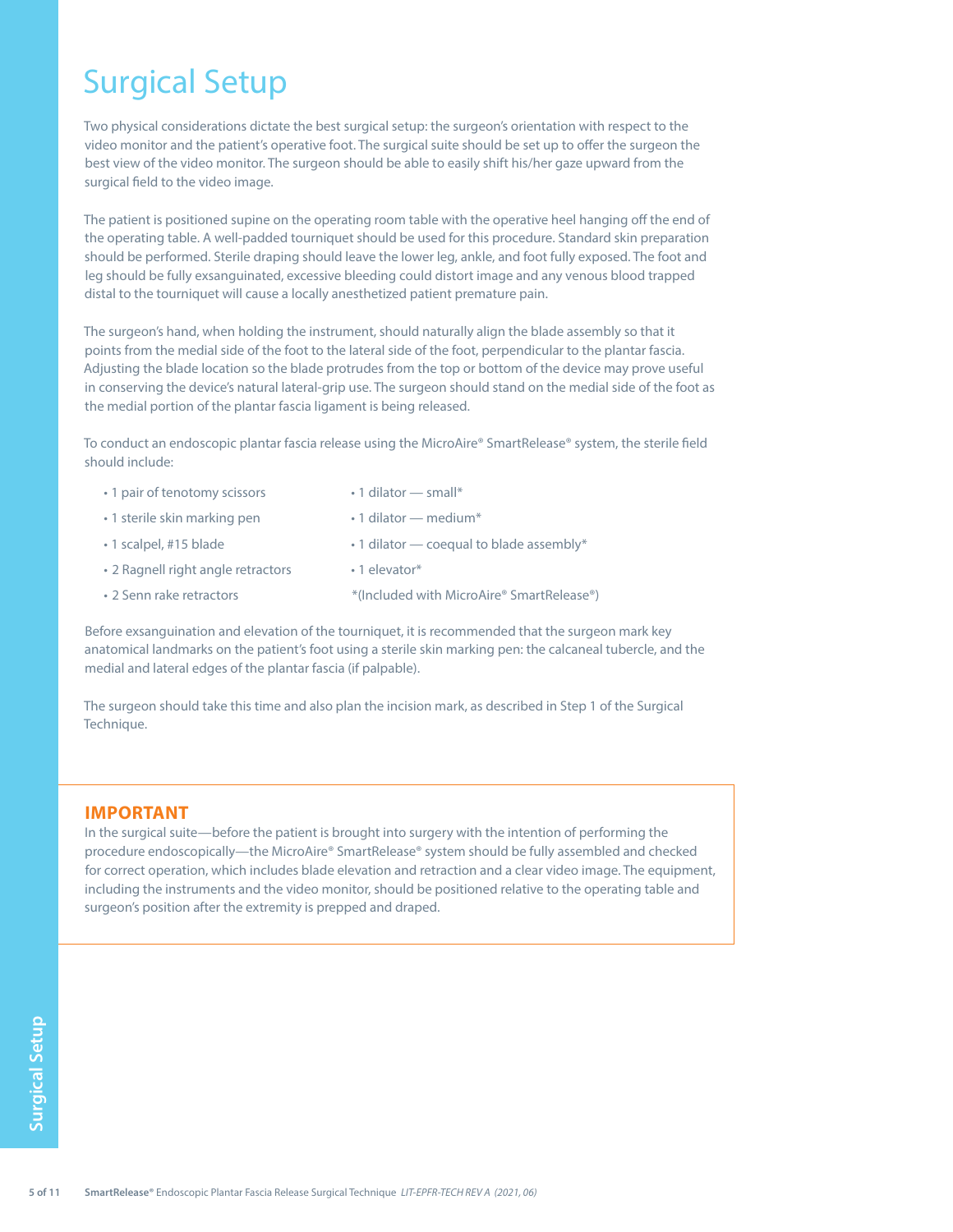# Operative Technique

### **ANESTHESIA**

A general or regional anesthetic is strongly recommended and is dependent on adjunct procedures being performed. Local anesthetic increases tissue fluid, which can obscure endoscopic viewing and cause lens fogging. **Only when the surgeon has gained experience with the surgical approach and instrumentation should the procedure be performed using local anesthesia.**

When local anesthesia is used, the tourniquet is elevated and a volume of one percent lidocaine with epinephrine is injected subcutaneously near the incision site on the medial side of the foot. Use the least amount of local anesthesia possible. Avoid injecting the local anesthesia superficial to the plantar fascia as it will compromise the endoscopic view of the ligament. Local anesthesia may also be used to block the posterior tibial nerve.

### **STEP 1**

### Making the Incision on the Medial Side of the Foot

Palpate the medial calcaneal tuberosity with the thumb and feel the attachment site of the plantar fascia. Use a skin marker to place a mark (Placement Mark) one cm in front of the medial calcaneal tuberosity, on the plantar aspect of the foot. Place another mark around 2 cm medially from the plantar skin, in line with the Placement Mark (Incision Site). Make a 2 cm vertical skin incision centered on and perpendicular to the skin mark on the medial aspect of the foot. Use a spreading longitudinal dissection to expand the skin incision for other instrumentation. Only cut the cutaneous tissue at this step.

### **NOTE**

*This medial incision is usually in line with the posterior border of the distal tibia. A line can be dropped from this point to verify correct portal placement.* 

### **IMPORTANT**

When beginning the local anesthesia, it is important that the patient receive minimal or no sedation. A sedated patient may move abruptly in response to discomfort when instrumentation is being introduced into the tunnel. Frequently, local anesthesia requires support with other anesthetic agents as prescribed by the anesthetist or surgeon.

To help minimize the opportunity for patient injury under local anesthesia, **it is very important that:**

- (1) The surgeon and assistant be prepared to manually restrain any sudden movements by the patient; and
- (2) The instruments (i.e. elevator, dilators, and blade assembly) should be inserted into the leg in a manner that will help avoid injury to tissues and structures in the foot should the patient move suddenly.

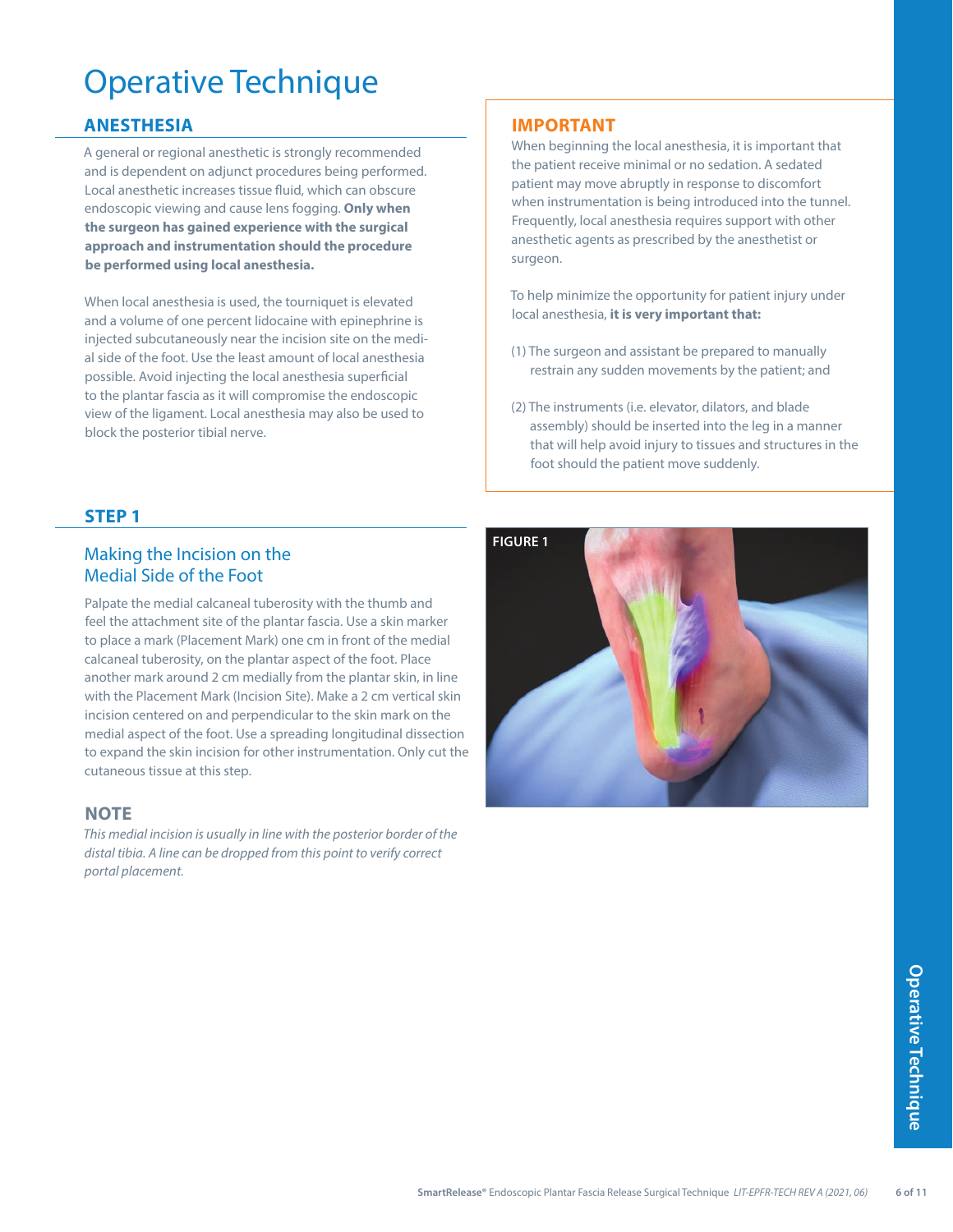### Creating the Path for the Instrument

Insert the dilators to expand the tissue gap, starting with the small dilator and ending with the coequal to the disposable blade assembly. Note the texture of the plantar fascia ligament. Push along the ligament on the superficial side to (a) create a larger path for the instrument and (b) attempt to displace some of the fat from the ligament surface.

### **NOTE**

*It may help in finding the plantar fascia to dorsiflex the toes to increase the tension of the ligament.* 

*This is a good point to take note of the insertion distance to fully cross the plantar fascia ligament. Observing the width of the ligament through palpation and on-instrument markers is useful at this step.* 



*The width of the ligament can be noted by the ruler on the coequal dilator; find the measurement needed to cut the desired amount of the ligament and insert the blade assembly to that depth measurement when cutting the ligament.* 

*Be sure to create a path on the superficial side of the plantar fascia. Surgically operating from this side may yield better results.1*

### **WARNING**

The calcaneal nerve (Baxter's Nerve) is located near the recommended incision site. If encountered or visualized, the incision is too proximal.

### **STEP 3**

### Introducing the Blade Assembly

While manually dorsiflexing the toes, insert the blade assembly into the incision and path created in the previous steps. Locate the central band of the plantar fascia, and press the viewing window snugly against the ligament. Taking note of the medial and lateral edges of the ligament, plan to cut the central and medial band of the ligament.\*

### **NOTE**

*Blade extension and retraction should be checked before insertion into the patient's foot.* 

*Fat may prolapse into the field of view after proceeding past either the medial or lateral edges of the plantar fascia. This is normal, and may require removal and cleaning of the scope if the adipose tissue fully blocks the endoscopic view.* 



### **WARNING**

It is advised to not cut over 50% of the plantar fascia (medial, central, and lateral bands). Doing so may result in compromised structural integrity of the plantar foot and foot arch, will prolong recovery time, and may result in more complications.<sup>2</sup> Plan where to cut the ligament carefully.

\*If blade assembly viewing tip is obstructed due to soft tissue/fluid:

- 1. Remove the handpiece and blade assembly from the surgical site
- 2. Suction, forceps or sterile gauze can be used to remove excess soft tissue/fluid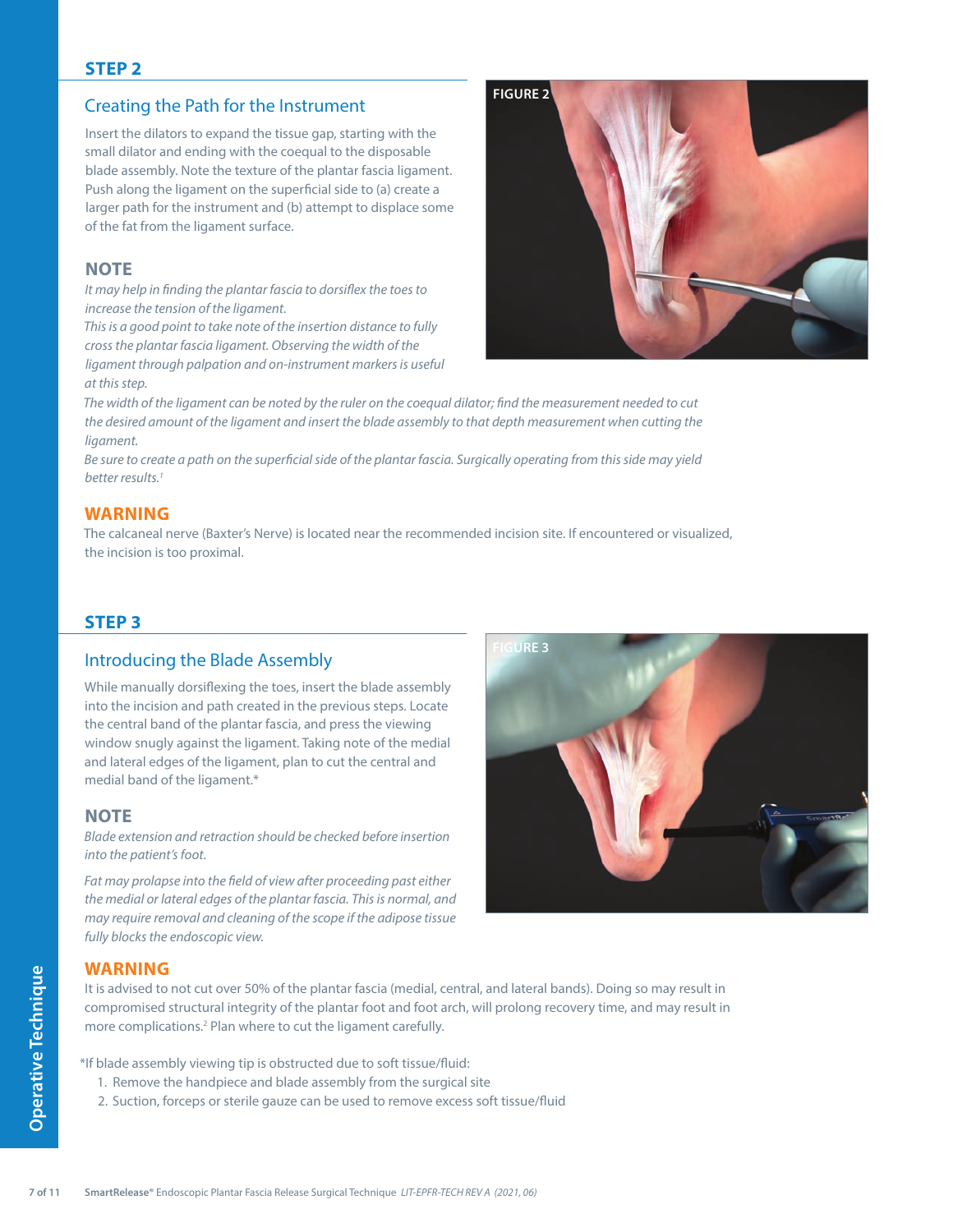### Incising the Plantar Fascia

After confident in a clear endoscopic view of the ligament and a well-planned location to begin the incision of the central and medial bands of the ligament, press the blade assembly against the plantar fascia while manually dorsiflexing the patient's foot. Engage the trigger to raise the blade, cutting the plantar fascia from the lateral to medial direction. Maintain the pressure against the ligament and manual dorsiflexion while proceeding with the cut. Continue until the desired amount of ligament has been fully released, and the underlying muscle can be visualized endoscopically.



### **NOTE**

*Multiple passes with the blade may be needed to fully release the desired amount of the plantar fascia.* 

### **CAUTION**

If adipose tissue prolapses into the field of view and completely compromises the view, lower the blade, remove the assembly, and clean the scope. Do not cut the ligament with a compromised field of view. Once the underlying muscle has been visualized, the release is complete. Do not cut into the muscle as this can cause excessive bleeding which can compromise the endoscopic view.

### **WARNING**

It is advised to not cut over 50% of the plantar fascia (medial, central, and lateral bands). Doing so may result in compromised structural integrity of the plantar foot and foot arch, will prolong recovery time, and may result in more complications.2

Blade extension and retraction should be checked following assembly of the device and before use on the patient. When fully extended, the blade forms an approximate 80-degree angle to the flat surface of the blade assembly and measures approximately 3.5 mm in height. If the blade does not extend and retract properly during system checkout, the device should not be used.

### **If the blade fails to retract after the trigger is released, follow these steps for safe removal:**

- 1. Release the blade lock screw while supporting the handpiece. Use the scope to view the blade to ensure blade retraction.
- 2. If the blade remains elevated, carefully separate the blade assembly from the hand piece, leaving the blade assembly in the foot of the patient. Use the endoscope to view the blade position as the handpiece is removed from the blade assembly. The blade assembly is left in the foot.
- 3. If the blade has not returned to a retracted position, do not remove the blade assembly from the foot through the endoscopic portal. Convert to an open procedure to remove the blade assembly. Inspect the blade assembly to make sure no parts are missing. If a part is missing, take an x-ray of the patient's foot.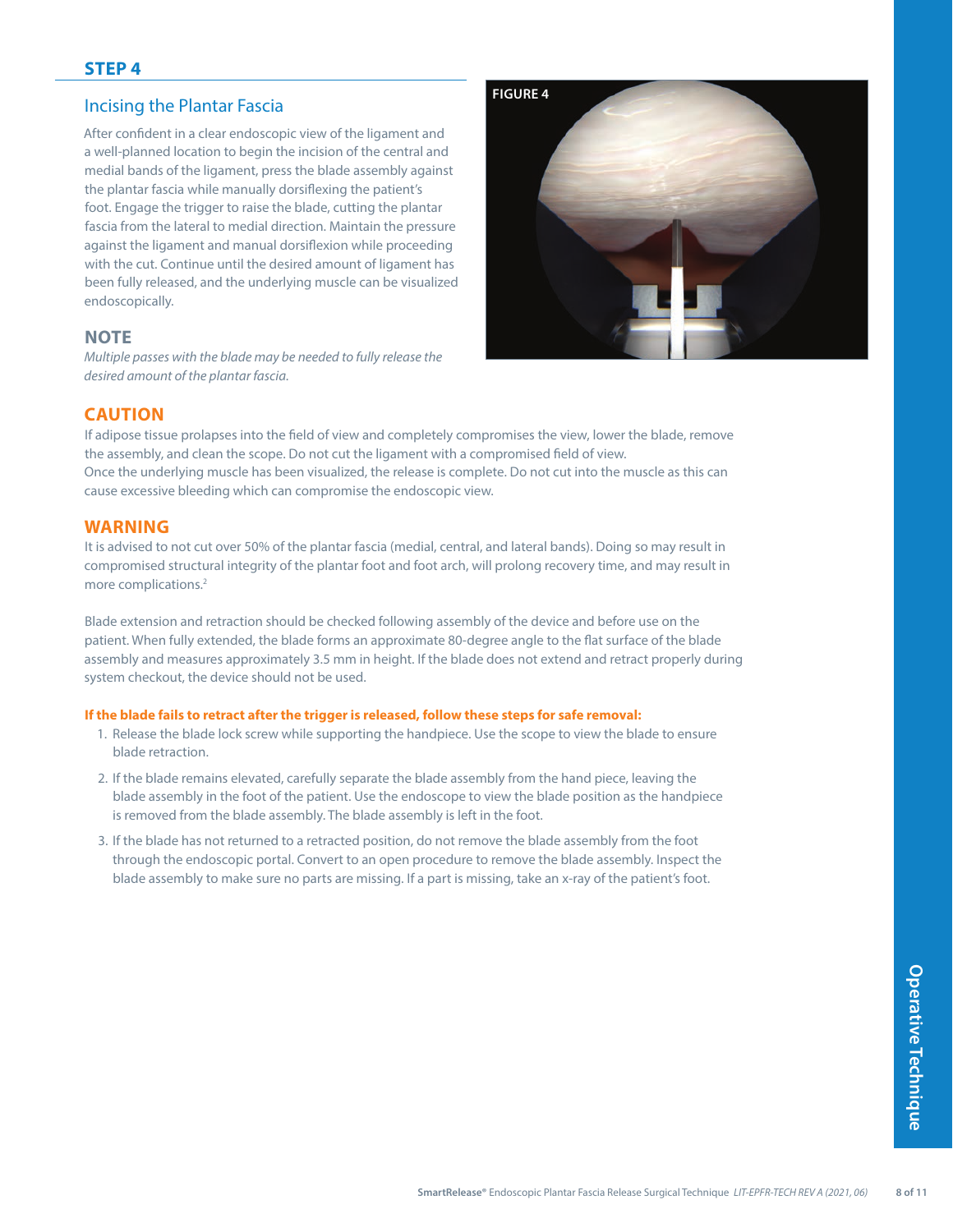### **STEP 5**

### Inspecting the Plantar Fascia

Fully retract the blade by releasing the trigger. Inspect the ligament division by reinserting the blade assembly. The assembly can be rotated with the blade retracted to fully inspect the cut. A "V" shaped cut should be noticed, since the ligament should not be fully incised. Assure that there are not remaining fibers within the "V" shaped portion of the cut and that the lateral portion of the plantar fascia is still intact.

### **NOTE**

*Once the blade assembly is removed, palpate the plantar fascia with and without dorsiflexing the foot. Reduced tension should be noticed.* 

*A lateral band test can be performed by inserting the elevator into the surgical path medial to lateral and engaging the lateral band manually to ensure it is intact.* 

# **FIGURE 5**

### **STEP 6**

### Closing and Dressing the Wound

Use sutures to close the wound completely and dress the closed wound.